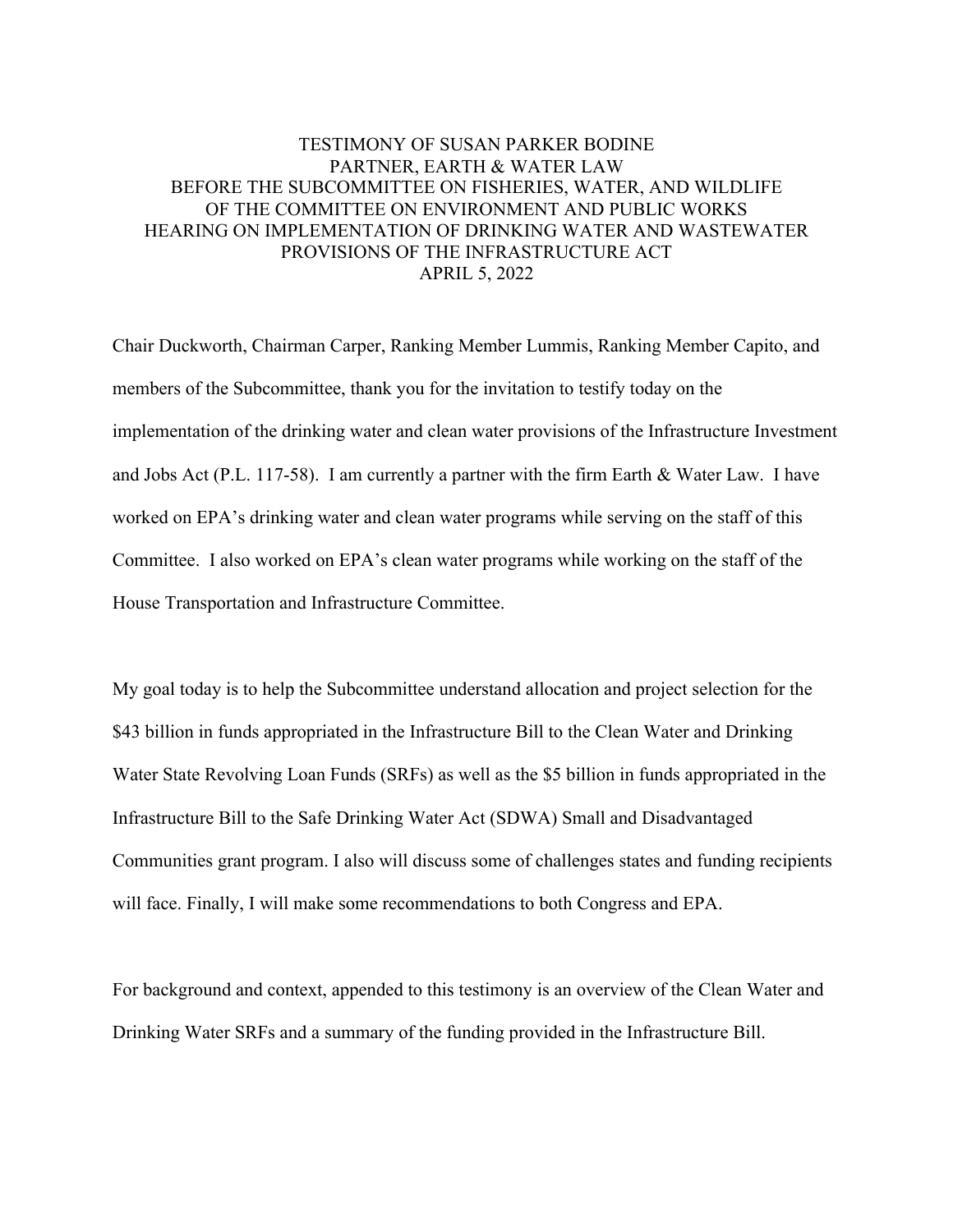Implementation of the historic amount of funding provided in the Infrastructure Bill will present a challenge to states and communities. In addition, as I explain below, EPA's approach to the implementation of the Infrastructure Bill funding is somewhat schizophrenic. For funding that is appropriated to the Clean Water and Drinking Water State Revolving Fund (SRF) programs EPA appears to be trying to direct the priorities and projects even though Congress granted that authority to states when it authorized the SRFs. Yet, for funding that is appropriated to the Safe Drinking Water Act's Small and Disadvantaged Communities grant program, EPA has refused to take on the responsibility to direct the funding to where it is needed most, instead distributing funds through an allocation process.

These observations are based on the implementation guidance for Infrastructure Bill funds appropriated to the SRFs that EPA released on March 8, 2022,<sup>1</sup> as well as EPA's 2021 guidance on the use of funds appropriated under the Safe Drinking Water Act's Small and Disadvantaged Communities grant program.2

# Timing of Expenditures

EPA's implementation guidance says that "States must make commitments (i.e., they must sign assistance agreements, such as loans, with eligible recipients) within one year after the receipt of each capitalization grant payment from EPA. States must make effort to draw down (expend) funds within two years of capitalization grant award." These are the general rules that apply to SRF funds and the Clean Water Act (CWA) and in the SDWA regulations. However, these

<sup>1</sup> https://www.epa.gov/system/files/documents/2022-03/combined\_srf-implementation-memo\_final\_03.2022.pdf

<sup>&</sup>lt;sup>2</sup> https://www.epa.gov/system/files/documents/2021-08/updated\_sudc\_implementation\_document\_508compliant.pdf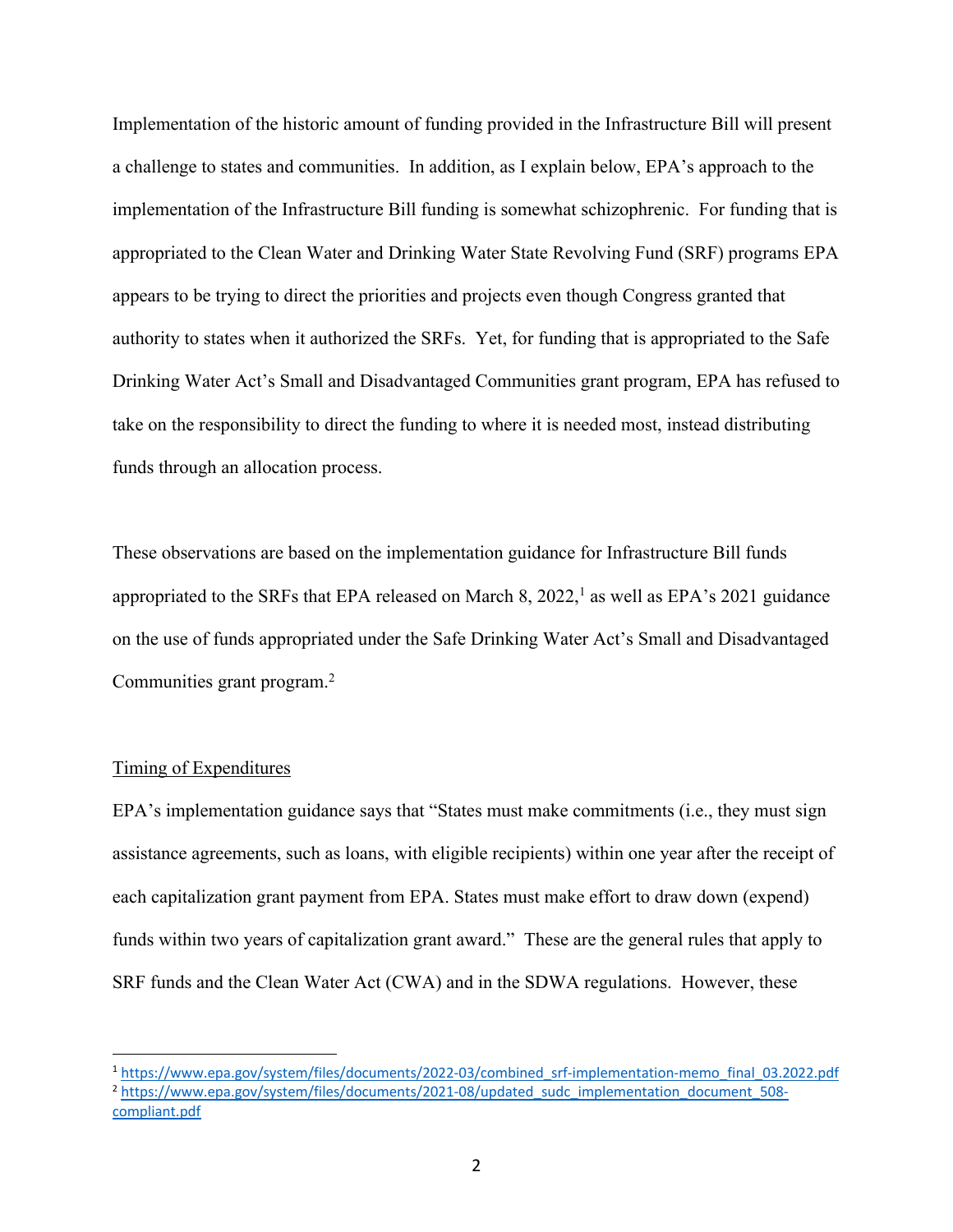general statutory and regulatory requirements for expenditure of SRF funds will be difficult to meet given the increased amount of funding. Narrow time limits may undermine Congress' intent that states allocate funding to where it is most needed. In fact, it likely will undermine efforts to help the very small, disadvantaged communities that Congress intended to target for assistance. This is particularly true if EPA takes back funds from a state with many small communities and then gives it to a state with large cities that are prepared to quickly enter into SRF assistance agreements.

#### Priorities and Projects Selected

For the SRF funds (which comprise \$43 billion of the amount appropriated under the Infrastructure Bill) EPA's guidance acknowledges that Congress established the SRF programs as state run programs and both priorities and projects are selected by states. Despite that acknowledgment of the statutory structure, however, EPA's guidance appears to attempt to direct state priorities and projects.

For example, EPA is suggesting that states change their Intended Use Plans that identify projects that states will fund using the Infrastructure Bill monies. EPA appears to want the opportunity to review state priorities against EPA's own priorities. Yet, both the CWA and the SDWA leave the development of state priority lists and Intended Use Plans to the states.

EPA's implementation guidance requires states to develop new Intended Use Plans to identify projects eligible for funding under the Infrastructure Bill. That requirement is not in the Infrastructure Bill and it does not appear to be necessary unless the state's plan does not include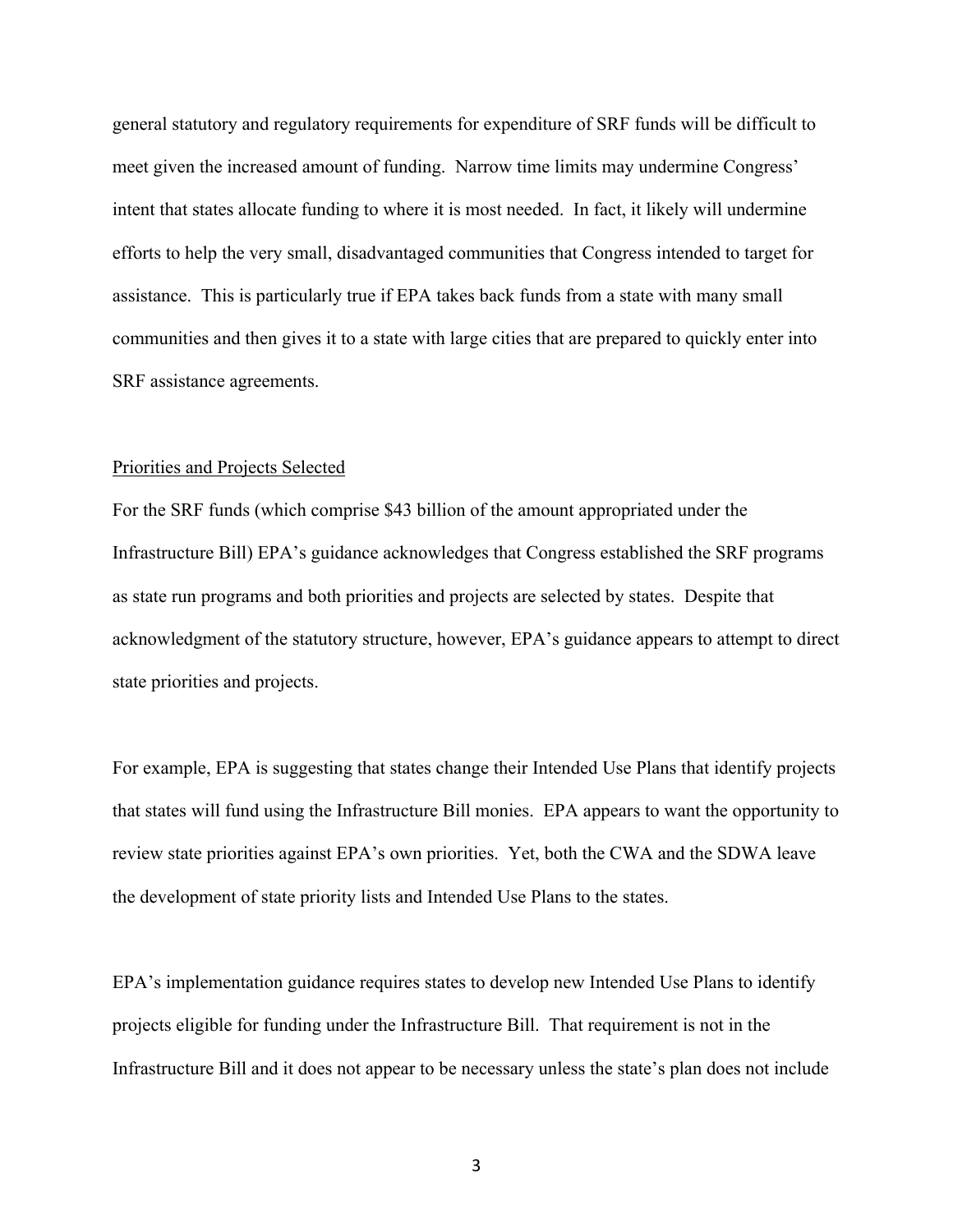enough projects eligible for the increased amount of funding. Adopting an intended use plan is a public process. If the existing plan is sufficient then it appears that EPA's requirement will only delay the distribution of funds to communities. This delay could be very harmful to states and communities because a state must sign assistance agreements within one year of receiving funds from EPA and the SRF money must be used within two years.

If states must update their Intended Use Plans to expand the list of projects identified, EPA should review the plans against the statutory and regulatory requirements only, not administration priorities.

### Identification of Disadvantaged Communities

EPA's implementation guidance also says that EPA expects states to revise and submit to EPA for review their affordability criteria established under the CWA and their definition of disadvantaged community under the SDWA. EPA's stated goal is for the Infrastructure Bill funding to be used to meeting the administration's objective established on January 21, 2021, in Executive Order 14008 of sending 40% of federal funding to disadvantaged communities. The Infrastructure Bill already requires as much as 49% of SRF funds to be used in disadvantaged communities. However, the Infrastructure Bill does not use or reference the administration's definition of disadvantaged communities, which may be evolving. Both the CWA and the SDWA make affordability a state decision. This is appropriate given the very different demographic profiles that exist in different states and in rural and urban areas.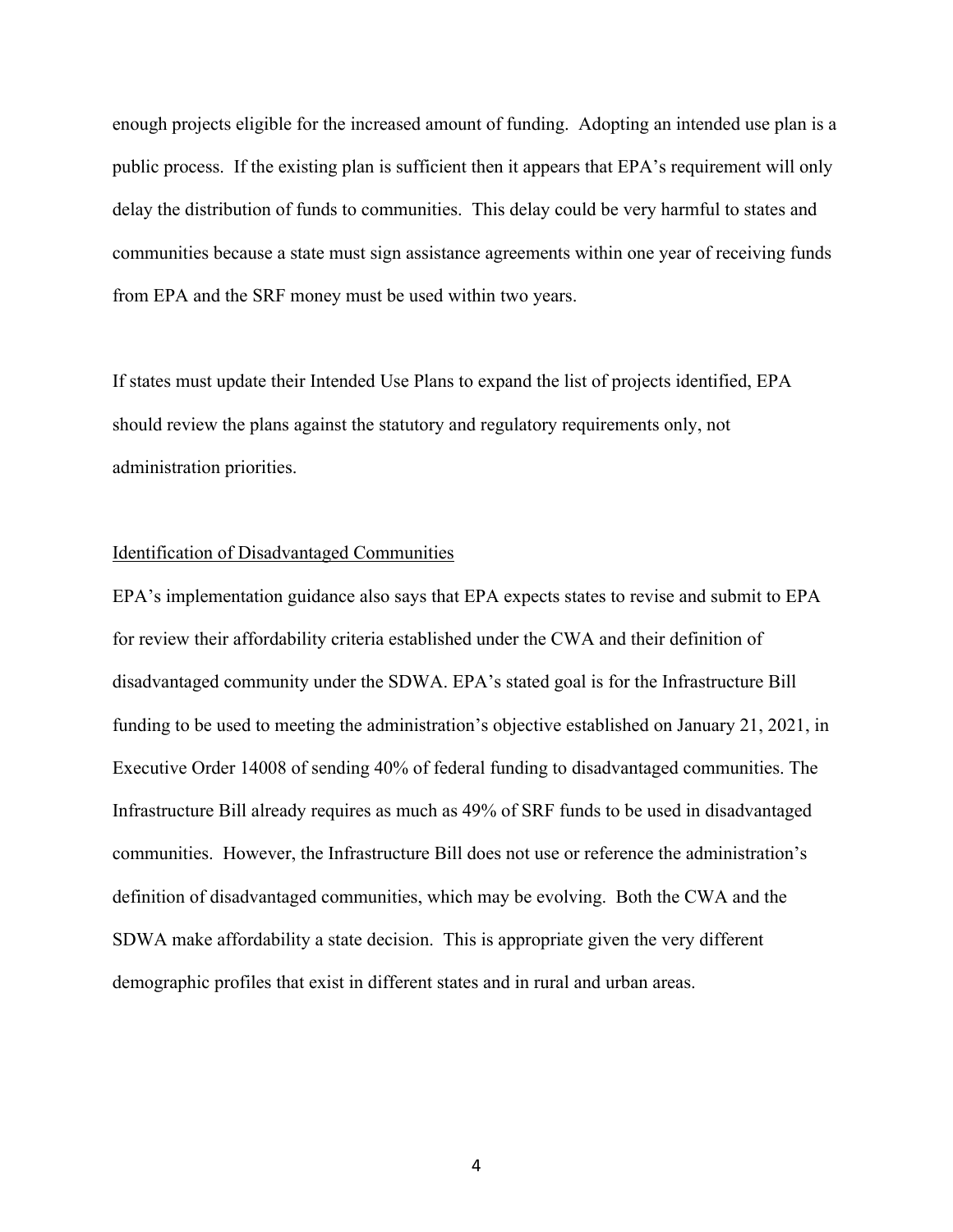Neither the CWA nor the SDWA gives EPA the authority to approve or disapprove the state's criteria. EPA's role is limited to providing information that may assist a state. Appendix E of EPA's Infrastructure Bill implementation guidance provides such additional information. However, it goes further and states that: "The information in this memo is one step in an ongoing EPA effort to analyze criteria and adjust them as needed to ensure that the definitions used are compliant with the CWA and SDWA as well as meet the community affordability needs within states." *That is not EPA's role.* They have no authority to decide for a state what its community affordability needs are.

Despite this fact, the guidance also sets out the expectation that states "evaluate and revise, as needed, the DWSRF disadvantaged community definition and CWSRF affordability criteria." EPA cannot mandate a revision and any attempt to do so would simply delay the ability of states to get funding out to communities.

#### Lead Service Line Funds

Congress chose to appropriate \$15 billion for lead service line replacement to the Drinking Water SRF program. That means that the funding will be allocated based on the formula established based on drinking water needs generally, not the presence of lead service lines. This may result in a misallocation of funds. Currently, the Lead and Copper Rule requires water systems to inventory their lead service lines by October 2024. After public water systems complete their inventories of lead service lines Congress may wish to direct EPA to allocate these funds based on those inventories even if the reallocation would apply to only the last two years of Infrastructure Bill funding.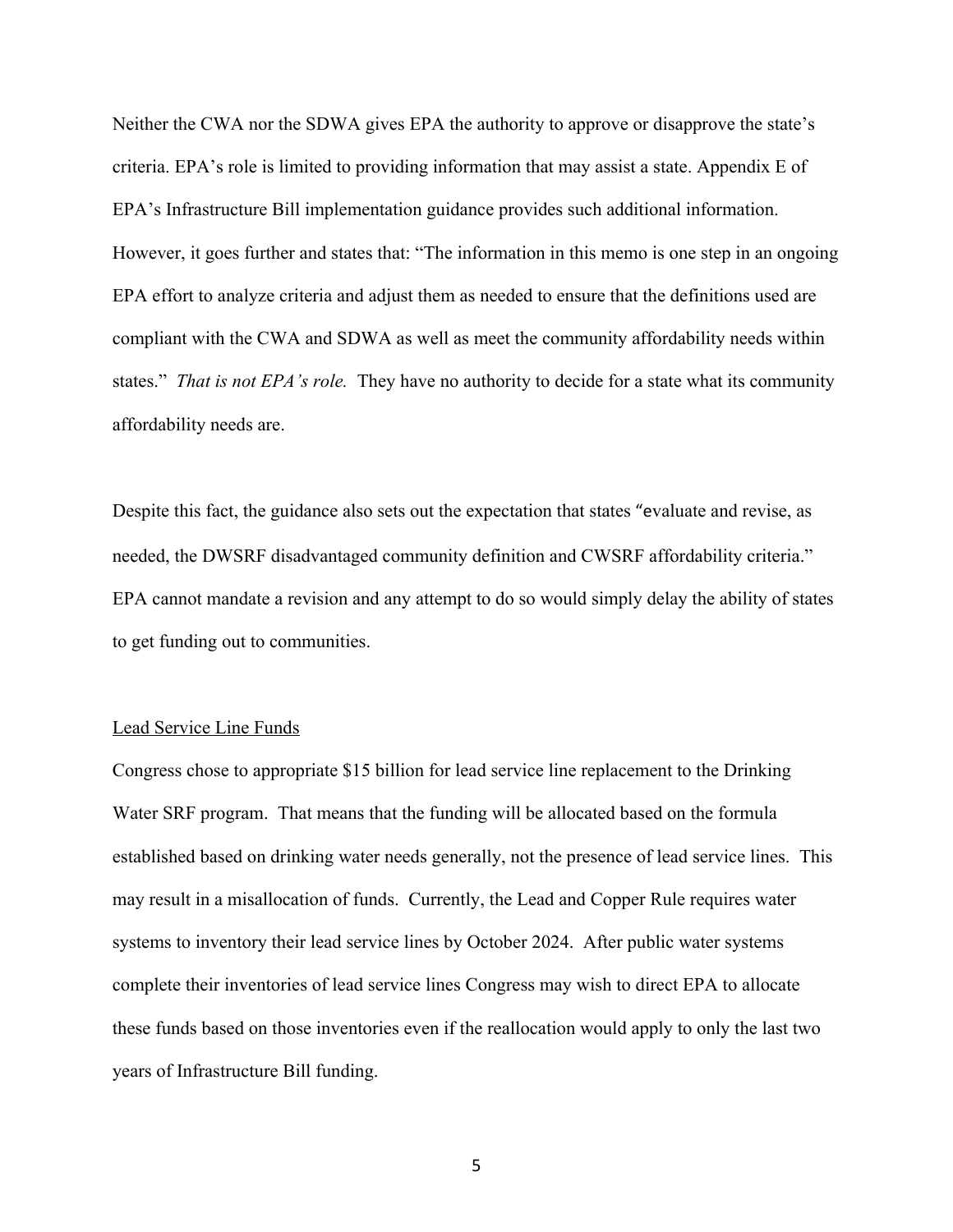The Infrastructure Bill also requires a utility to replace both publicly owned and privately owned lead service lines. This condition helps protect public health. However, a community may need to change its laws to allow a water utility to carry out work on private property. EPA and Congress should take that potential delay into account.

EPA's implementation guidance explains how EPA interprets the statutory requirement that the lead service line funding in the Infrastructure Bill be used for lead service line replacement projects and "associated activities directly connected to the identification, planning, design, and replacement of lead service lines." According to EPA, non-routine lead sampling (not for compliance purposes) as part of a lead service line removal project is eligible for funding.

While \$15 billion over 5 years a very large sum, this Committee knows that it will take a very long time to replace all lead service lines in this country. Public health can be protected in the interim by carefully monitoring the drinking water and ensuring that appropriate pH levels are maintained and corrosion control treatment is deployed where needed. However, we all have seen the consequences when communities fail to get the chemistry right and lead in pipes leaches into drinking water. EPA should consider whether investment in non-routine monitoring technologies, before as well as during lead service line replacement, should be considered directly connected to the identification of lead service lines and planning for replacement. Such technology can help identify priorities and protect public health before replacement is achieved.

#### Allocation of SDWA Small and Disadvantaged Community Funds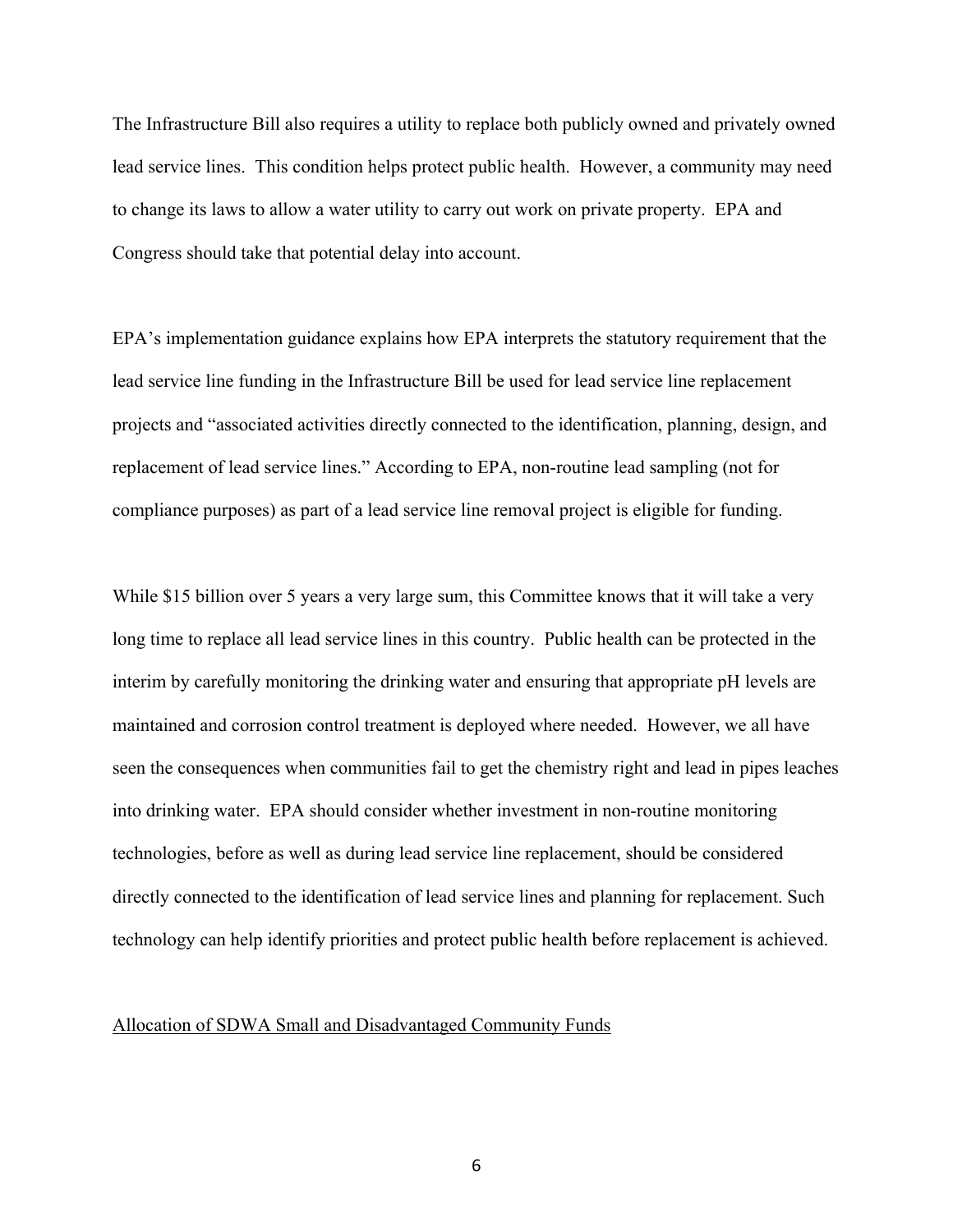The Infrastructure Bill appropriates \$5 billion for the SDWA Small and Disadvantaged Community grant program that was enacted in 2016 as part of the Water Infrastructure Improvements for the Nation (WIIN) Act, for the purpose of addressing emerging contaminants in those communities.

The Small and Disadvantaged Community grant program in section 1459A of the SDWA was drafted as direct EPA grants for small and disadvantaged communities, with a priority for communities lacking basic infrastructure. This section of the SDWA authorizes grants to states only where a state will to carry out a project on behalf of an underserved community or on behalf of a disadvantaged or small community to address an imminent and substantial endangerment. Rather than follow the authorization that was developed by this Committee, EPA chose to send all funds appropriated for this program to states under an allocation formula.

That decision avoids a workload for EPA but it undermines the intent of the program, which was to focus funds on the neediest communities. It also fails to implement the statutory priority for underserved communities and dilutes the impact of the funding. Given its focus on environmental justice, EPA should reconsider whether it is appropriate to invest its FTE resources to ensure that funds are directed to these communities.

### Technical Assistance

The Infrastructure Bill appropriately sets aside some of the funding for technical assistance, including assistance to small communities to help them gain access to funding. These provisions will be very important to ensure that funding reaches needy communities.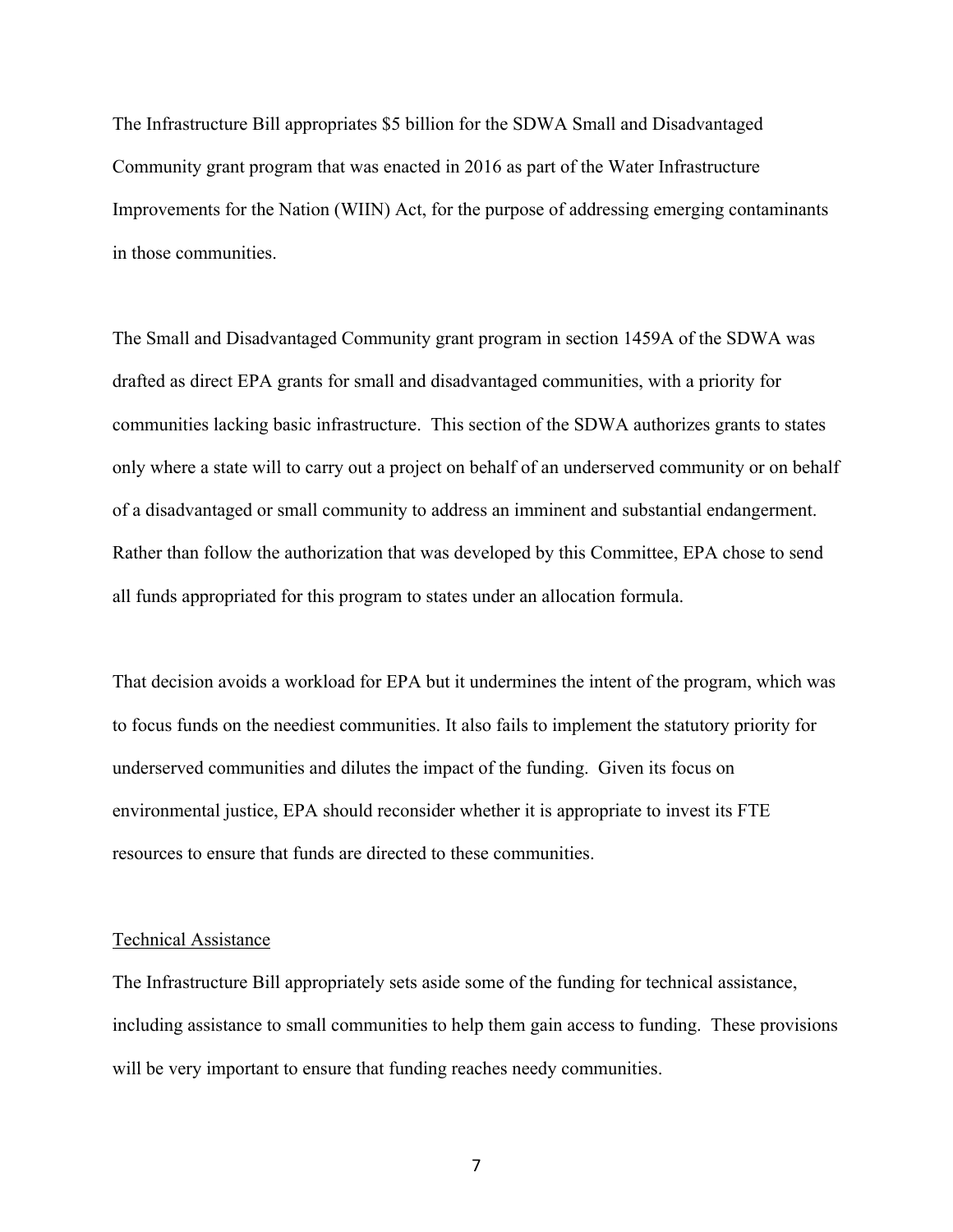### Cross-Cutting Federal Requirements

Some of the cross-cutting federal requirements may make it difficult for smaller communities to access funding under the Infrastructure Bill. This may be particularly true of the application of the Brooks Act to Clean Water SRF capitalization grants. Under the Brooks Act an entity carrying out a project paid for with federal funds must select engineering design services from the three most highly qualified firms. That means funds from the capitalization grants cannot be used for design-build projects. This requirement may not be appropriate for small projects that need not be divided between design contractor and construction contracts. In fact, large design firms do not typically even bid on projects in small towns. It also undermines to goal of promoting local hiring.

The Infrastructure Bill added a requirement that "none of the funds made available for a Federal financial assistance program for infrastructure, including each deficient program, may be obligated for a project unless all of the iron, steel, manufactured products, and construction materials used in the project are produced in the United States." OMB has not yet provided guidance to agencies on how this requirement or waivers of this requirement will be implemented. This delay may exacerbate the timing issues identified above.

In its implementation guidance EPA appears to suggest that additional cross-cutting requirements should be added. Davis-Bacon already applies to projects financed with SRF funding. However, EPA's guidance goes further and suggests that states should require funding recipients to employ union workers under project labor agreements. That is not a requirement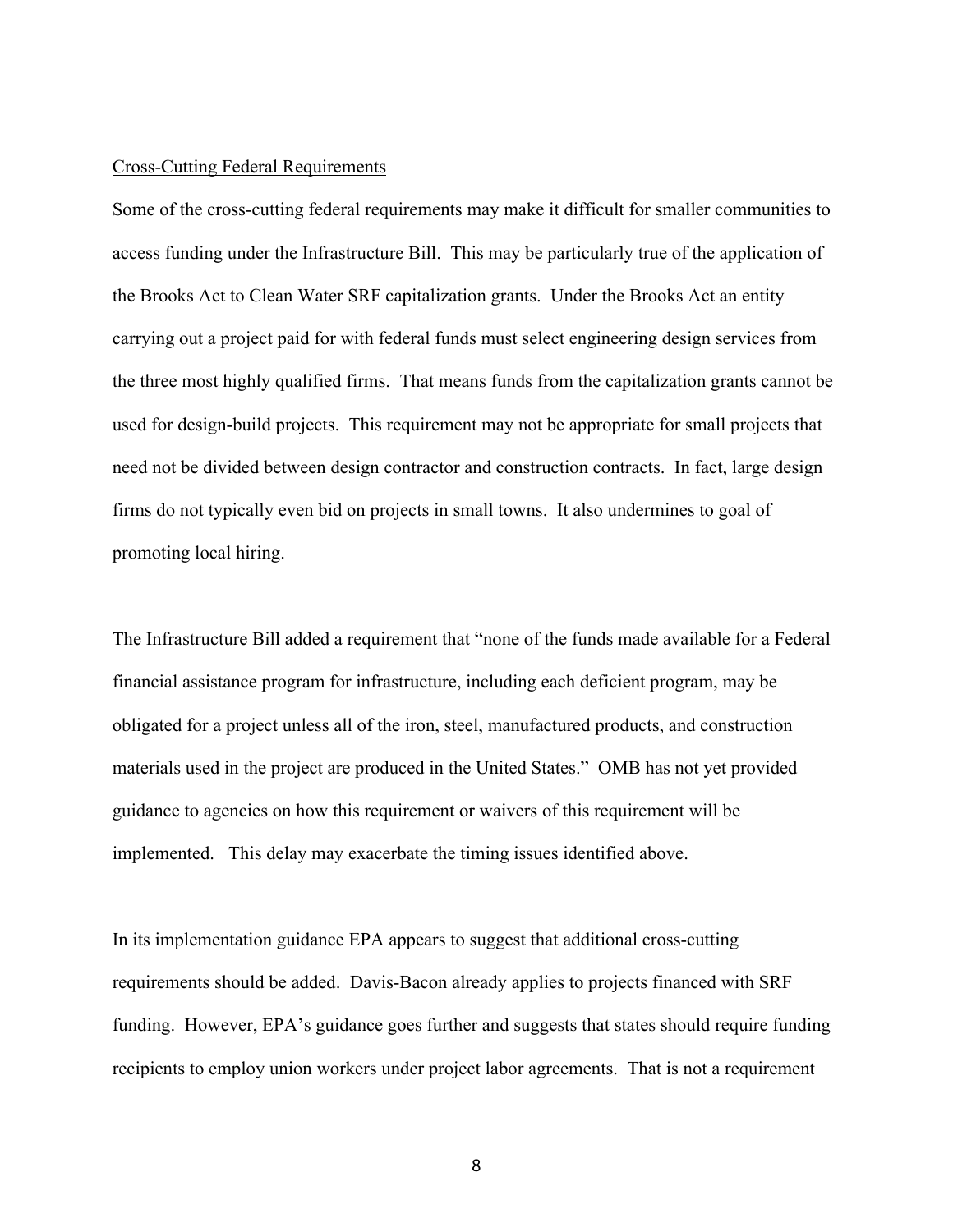under the Infrastructure Bill, the CWA, or the SDWA and EPA should refrain from telling states they should make it a condition of receipt of SRF funds.

### Recommendations

## *For EPA*

- EPA should refrain from attempting to condition the receipt of Infrastructure Bill funding on requirements that are not found in that law or the underlying CWA or SDWA. EPA review of priorities and policies that are committed by law to the discretion of a state will only delay the delivery of benefits from this legislation. And there is no requirement to tell communities to use project labor agreements.
- EPA should consider whether investment in technology to monitor lead in drinking water, not for compliance but for the interim protection of public health and identifying priorities, should be considered eligible for lead service line funding.
- EPA should carry out Congressional intent and carry out the SDWA Small and Disadvantaged Communities grant program as direct EPA grants.

#### *For Congress*

• Congress should consider whether states and communities will need additional time to deploy the historic amount of funding provided in the Infrastructure Bill. It may not be possible for states to enter into agreements for the use of all of the funds within 12 months after those funds are received from EPA.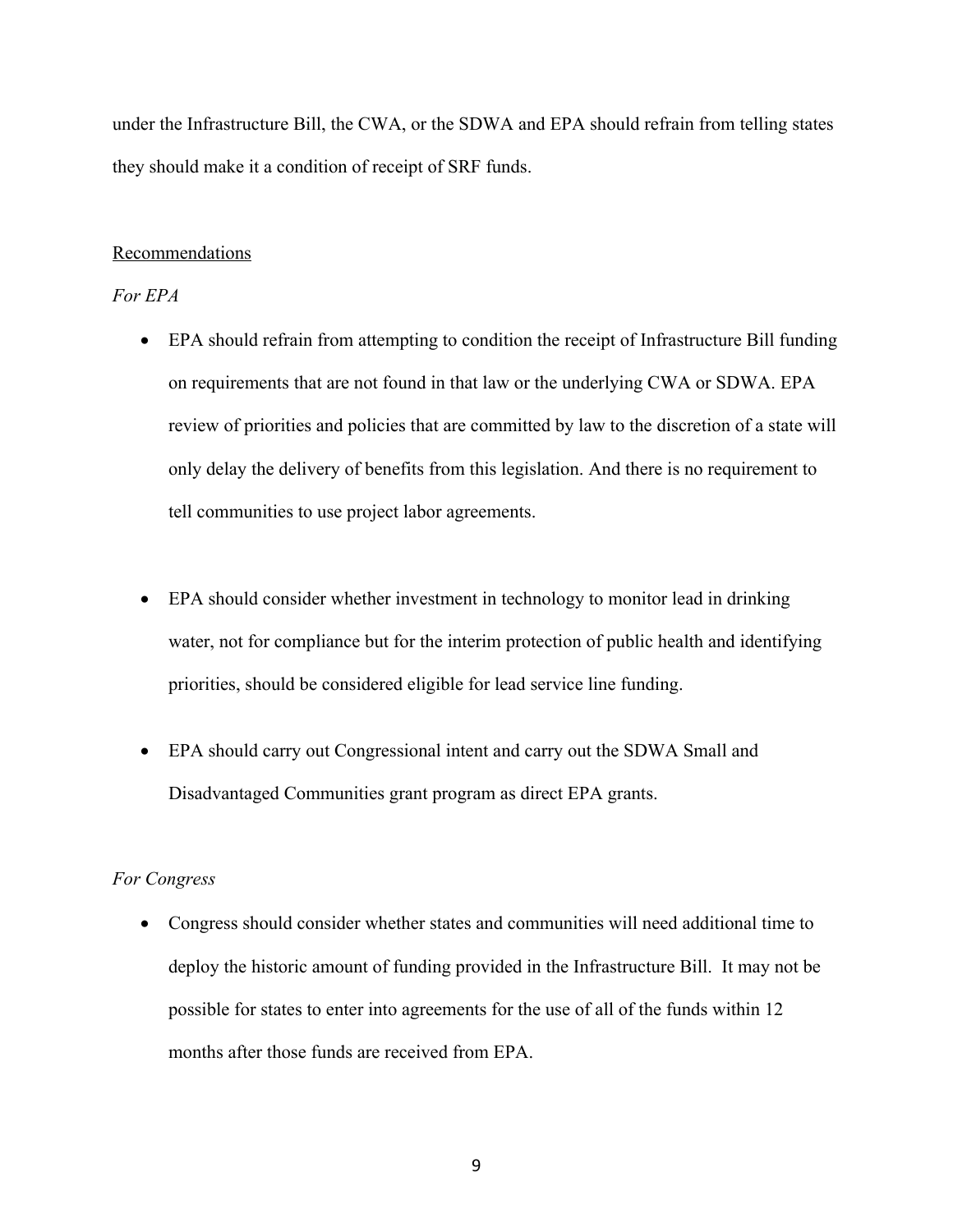- Congress should consider directing EPA to establish a separate allocation formula for lead service line funding, after inventories are developed by communities.
- If EPA believes that the Infrastructure Bill does not authorize use of some of the lead service line funding to invest in technology that can provide interim public health protection before lead lines are replaced, Congress should consider modifying the eligibilities in future appropriations bills.
- Congress should conduct oversight to ensure the SDWA Small and Disadvantaged Communities grant program is implemented as intended.
- Congress should consider amending section 602(b)(14) of the CWA to set a project cost threshold before the Brooks Act condition takes effect.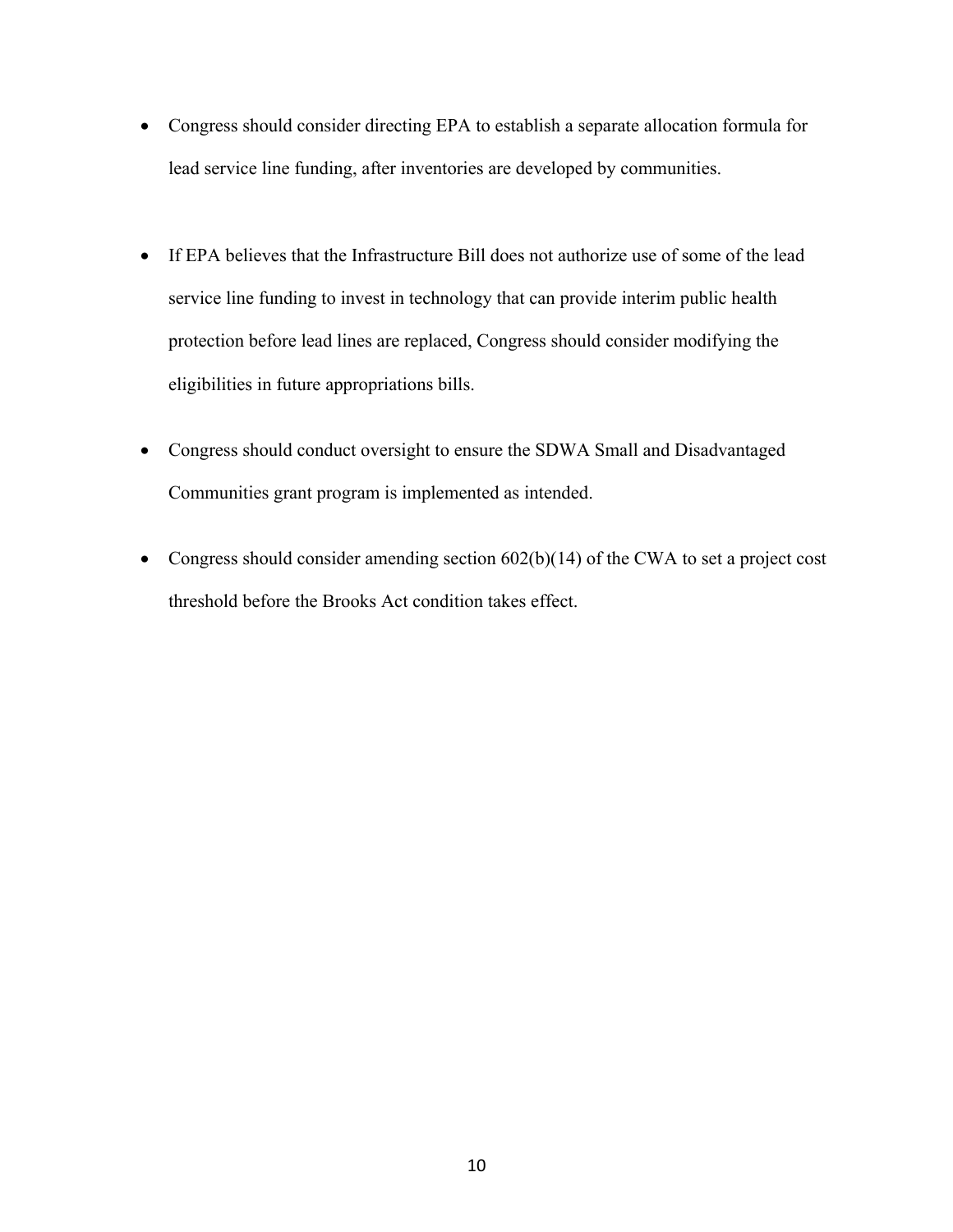#### **Appendix A**

### An Overview of the State Revolving Loan Funds

#### Clean Water SRF

In 1972, Congress established a construction grants program to help communities meet the new mandate to upgrade treatment facilities. Congress provided \$43 billion in federal grants to municipalities between 1972 to 1984. In 1987, Congress authorized the Clean Water SRF program to replace the construction grants program. Initially, federal assistance was available only for publicly owned treatment works. However, Congress has expanded eligible projects over time. For the construction of treatment works, the loan recipient must be a public entity. Recipients of funding for nonpoint source, decentralized wastewater treatment, National Estuary Program, and stormwater projects may be private or nonprofit entities as well.

The theory behind the Clean Water SRF program was to eventually get EPA out of the business of providing infrastructure funding assistance by using federal dollars to capitalize statemanaged revolving loan funds that would exist in perpetuity. The expectation was that federal capitalization grants would end and funding for water infrastructure would continue as loans are repaid and the funds revolve. That point of view is still held by the Office of Management and Budget, which perennially seeks to reduce SRF appropriations. The reality, however, is that the need for capital investment in infrastructure is so large that it cannot be paid for with on-going revenues; it must be debt financed. Not all communities have access to the municipal bond market. As a result, the demand for infrastructure funding exceeds the funds available for loans in the Clean Water SRFs, leaving a gap. Accordingly, Clean Water SRF capitalization grants have continued.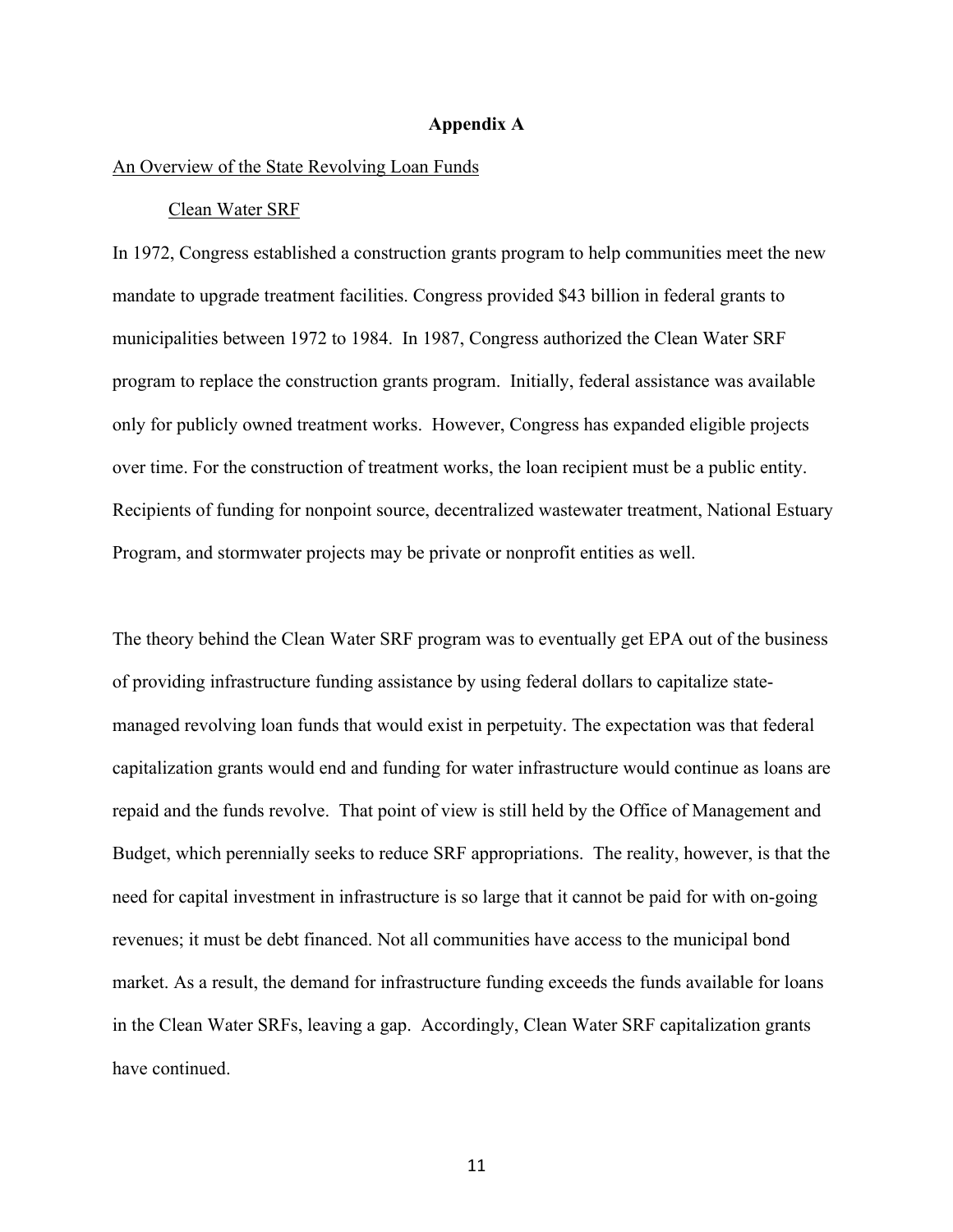The Clean Water SRF program is an example of cooperative federalism. Congress established the eligible recipients and eligible projects and set some parameters to ensure that the funds existed in perpetuity. Otherwise, the SRFs are intended to be run by states, with limited federal oversight.

For example, the CWA requires states to develop Intended Use Plans annually, after public comment, to identify projects to be funded each year. That plan describes the intended uses of the state's Clean Water SRF, including a list of those projects for construction of publicly owned treatment works on the State's priority list and a list of nonpoint source and National Estuary Program activities, short and long-term goals and objectives, and information of activities to be supported, financial terms, and communities served. A state does not need to fund project in rank order. However, while a project must be on the IUP, a state is free to change the priority of projects within the IUP. EPA reviews the plan only for compliance with the statute and regulations. EPA reviews the plan only for compliance with the statute and regulations. EPA cannot second-guess a state's priorities. As stated in section 216 of the CWA, "the determination of the priority to be given each category of projects for construction of publicly owned treatment works within each State shall be made *solely* by that State."

Under the CWA, additional subsidies are based on a state's affordability criteria that identifies municipalities that would experience a significant hardship raising the revenue necessary to finance a project or activity if additional subsidization is not provided. A state's criteria must be based on income and unemployment data, population trends, and other data determined relevant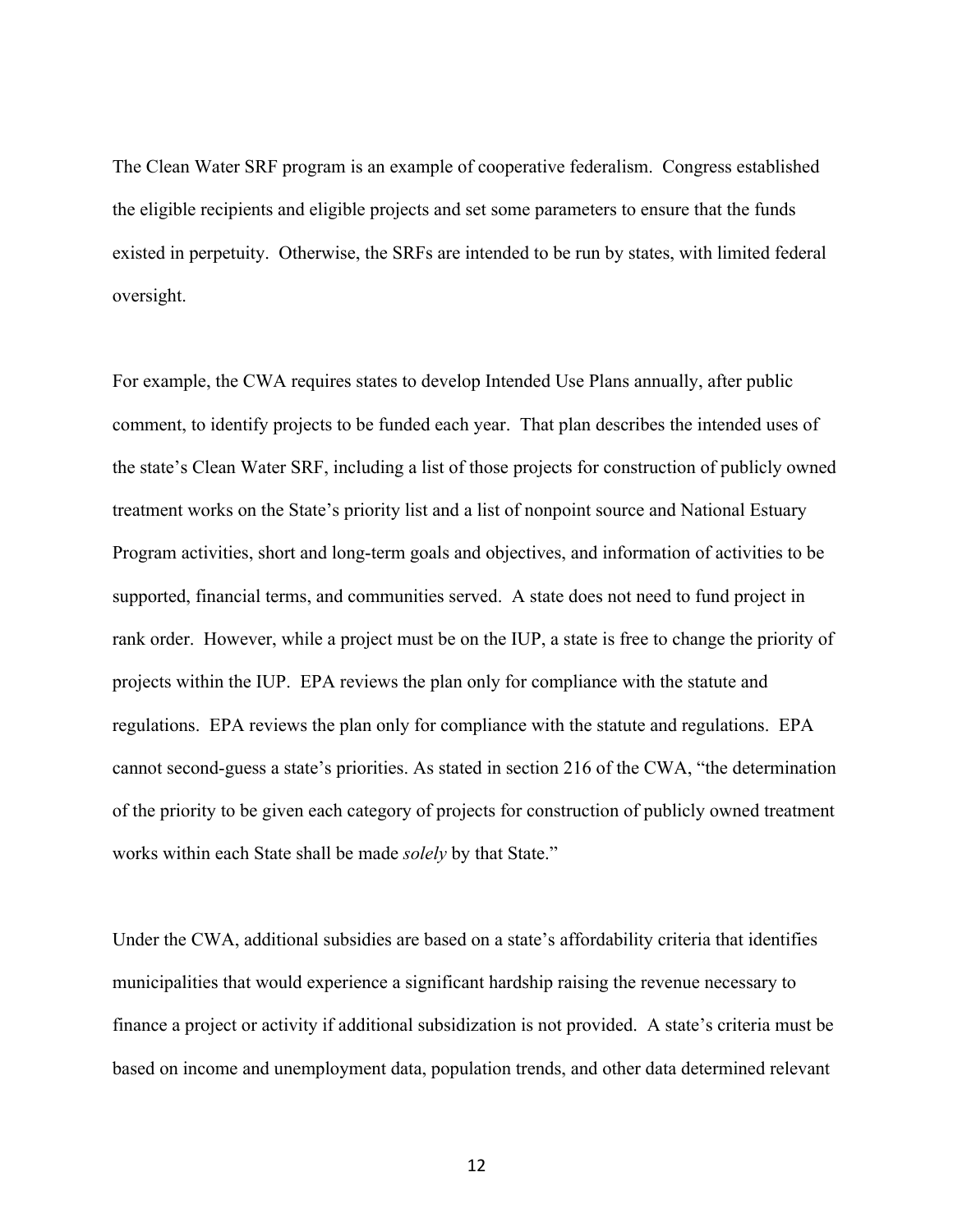by the State, including whether the project or activity is to be carried out in an economically distressed area.

Over time, Congress has added more strings and conditions to the SRFs, while also expanding the eligibilities. For example, initially only the capitalization grants were considered federal funds subject to cross-cutting federal requirements. Funds in the SRF from the 20 percent state matching funds, interest revenue, and loan repayments were not federal dollars. Eventually, however, appropriations bills imposed a requirement that all SRF loan recipients pay Davis-Bacon prevailing wage rates. Appropriations bills also required a percentage of the Clean Water SRF capitalization grants to be used to provide additional subsidies.

In 2014, the Water Resources Reform and Development Act of 2014 (WRRDA 2014) amended the Clean Water SRF program to make a number of requirements applicable to all funds from an SRF, not just the capitalization grants. The expanded cross-cutting federal requirements included Davis Bacon, NEPA, and American iron and steel content. In addition, for the capitalization grants only, WRRDA 2014 added a requirement that loan recipients comply with the Brooks Act, which means that engineering design services must be selected from the three most highly qualified engineering design firms. That means funds from the capitalization grants cannot be used for design-build projects. WRRDA 2014 also authorized additional subsidies (grants) from the Clean Water SRF, based on affordability criteria established by the state.

Despite the expansion of federal requirements, state decision-making related to priorities and selection of projects funded remains a bedrock principle behind the Clean Water SRF.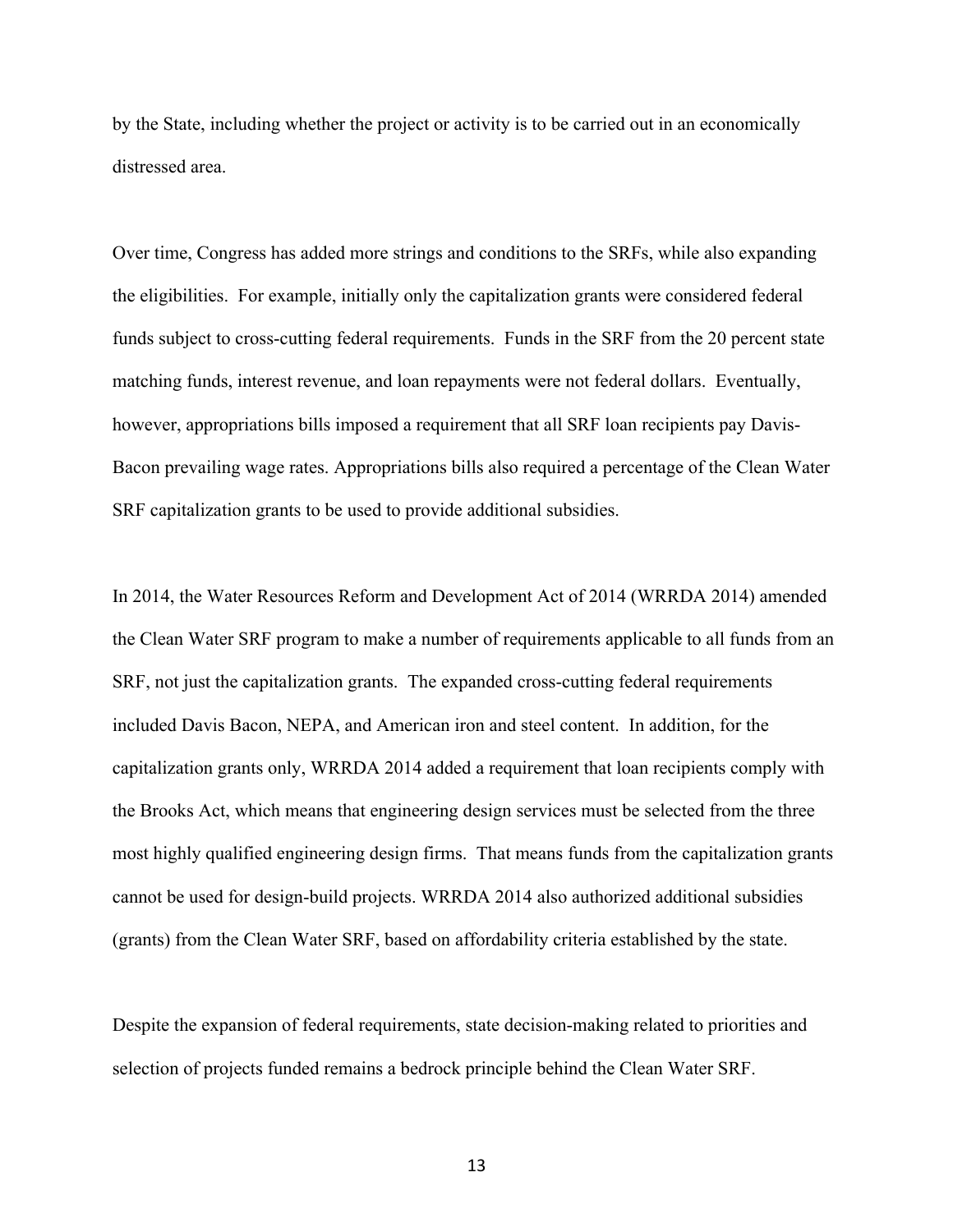#### Drinking Water SRF

Congress authorized the Drinking Water SRF program in 1996 and modeled it after the Clean Water SRF. Before that date, EPA had no program for providing funding assistance for drinking water infrastructure. Given that many water systems that serve the public are privately owned, private as well as publicly owned systems are eligible for funding from the Drinking Water SRF. Many drinking water systems are very small so Congress also authorized states to use part of their SRF capitalization grant (now 35%) to provide additional subsidies for disadvantaged communities, as defined by the states. Like the Clean Water SRFs, appropriations bills require Drinking Water SRF funding recipients to pay prevailing rates under Davis-Bacon. As amended in the 2018 America's Water Infrastructure Act, projects receiving funding from the Drinking Water SRF also must use American iron and steel through 2023.

Under the SDWA, the state also prepares its Intended Use Plan annually and that plan is a list of the projects to be funded in the first fiscal year that begins after the date of the plan, including a description of the project, the expected terms of financial assistance, and the size of the community served, the criteria and methods established for the distribution of funds, and a description of the financial status of the State loan fund and the short-term and long-term goals of the SRF. For the SDWA, Congress requires a state's Intended Use Plan to "provide, to the maximum extent practicable, that priority for the use of funds be given to projects that-

(i) address the most serious risk to human health;

(ii) are necessary to ensure compliance with the requirements of this subchapter (including requirements for filtration); and

(iii) assist systems most in need on a per household basis according to State affordability criteria."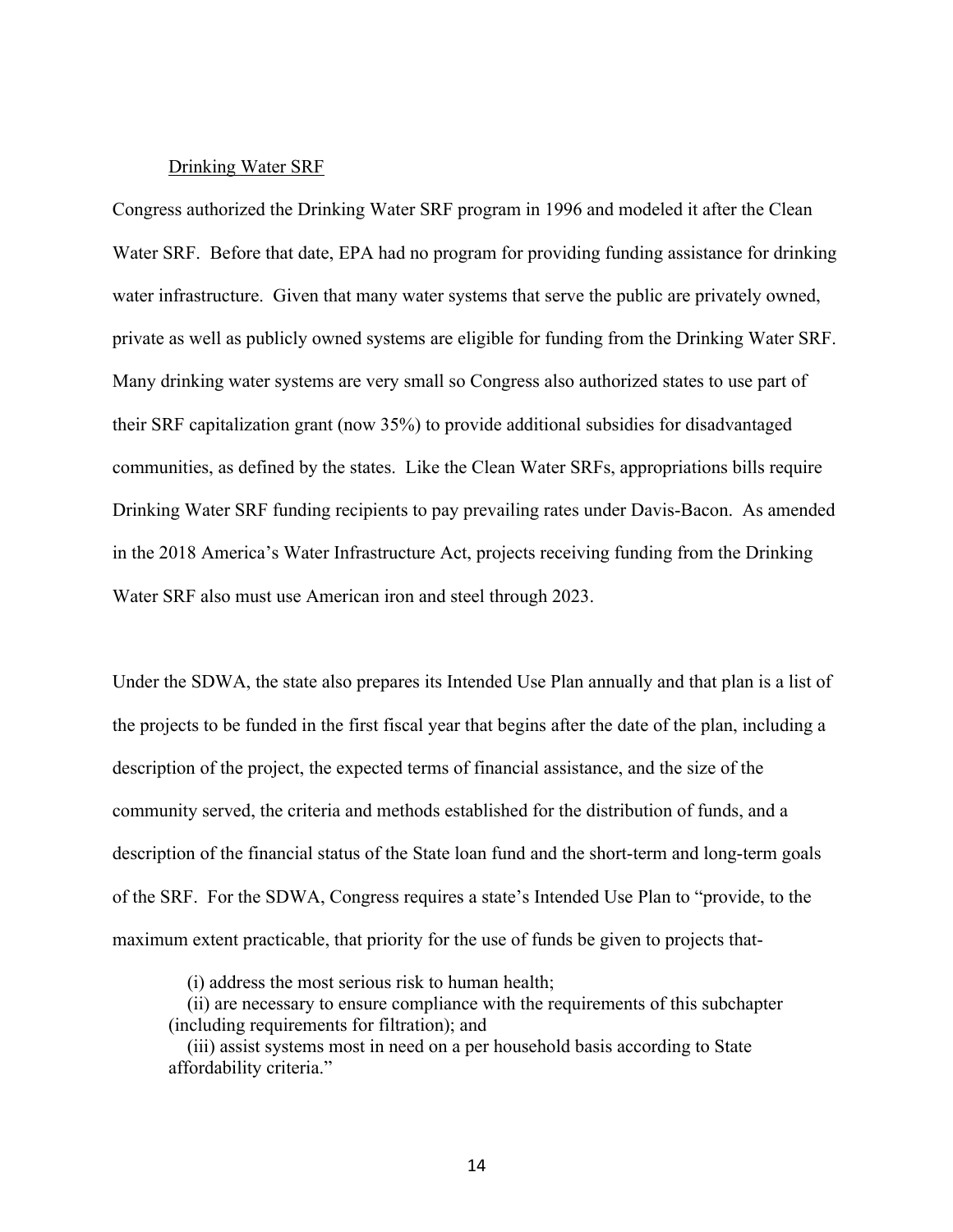EPA reviews the plan only for compliance with the statute and regulations.

Under the SDWA, affordability criteria also are established by states. A state's criteria are not subject to EPA review. The SDWA explicitly states that: "With respect to affordability, the determination of the Administrator shall be limited to whether the variances granted by the State comply with the affordability criteria developed by the State." The SDWA defines disadvantaged community as "the service area of a public water system that meets affordability criteria established after public review and comment by the State in which the public water system is located."

## **Appendix B**

#### Appropriations in the Infrastructure Bill and Special Rules

#### *General SRF Programs*

The Infrastructure Bill appropriated \$11.7 billion for each of the general Clean Water SRF program and the general Drinking Water SRF program. For each SRF program, the funds are distributed to states as follows: \$1.9 billion in FY 2022, \$2.2 billion in FY 2023, \$2.4 billion in FY 2024, \$2.6 billion in 2025, and \$2.6 billion in FY 2026. These funds are in addition to the funding received through regular appropriations, which added \$1.64 billion to the Clean Water SRF and \$1.12 billion to the Drinking Water SRF in FY 2022. The President's FY 2023 budget request seeks the same amounts for the respective SRFs for FY 2023.

For the funding provided by the Infrastructure Bill to both SRFs, in FY 2022 and FY 2023 only, the state match is reduced to 10%. After that it reverts to the normal 20%.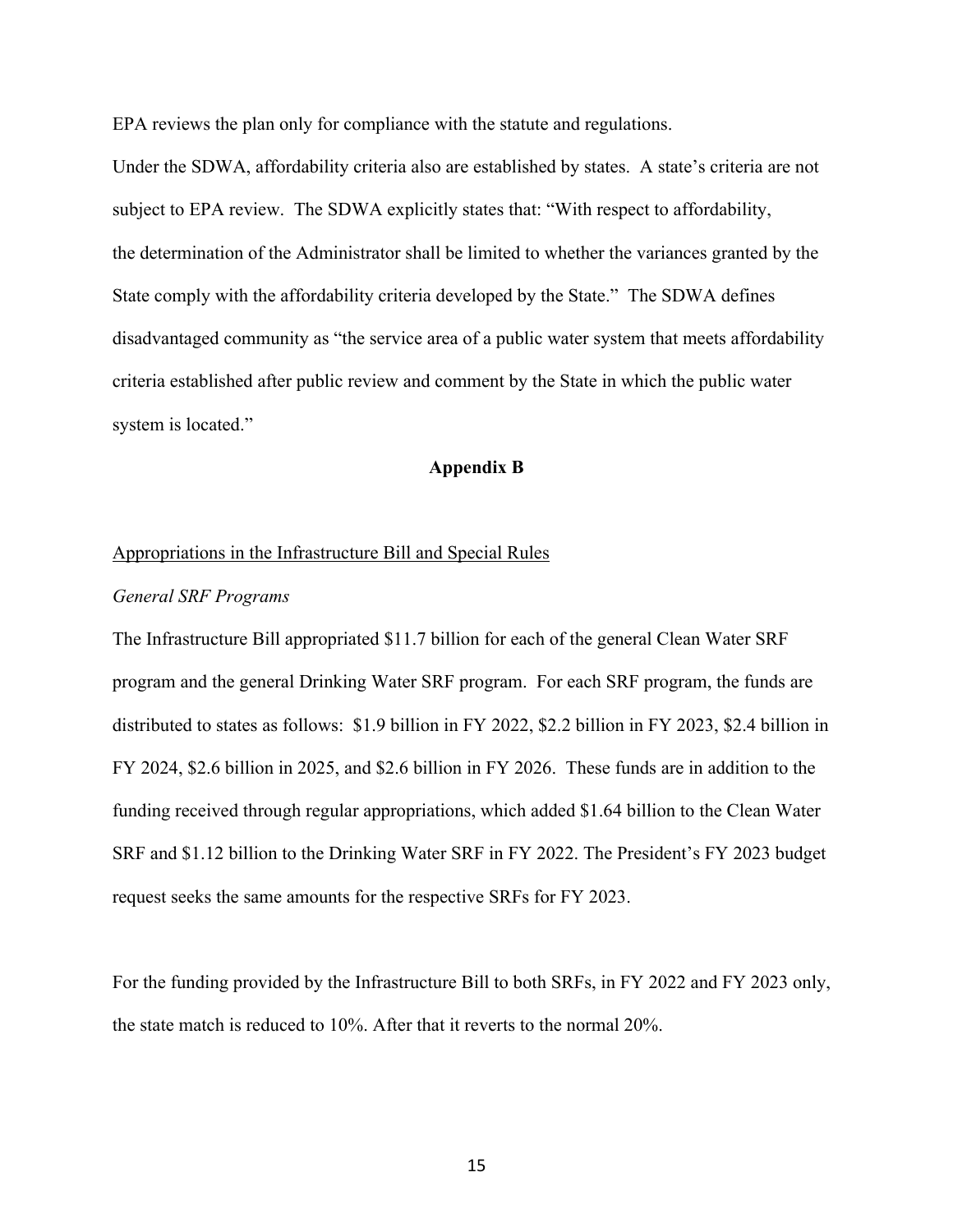For both SRFs, 49% of the capitalization grant from the Infrastructure Bill must be used for additional subsidies in the form of grants or 100% principal forgiveness. The underlying statutes provide the rules for additional subsidization. For the Clean Water SRF, eligibility is based on the state's affordability criteria. For the Drinking Water SRF, eligibility is based on the state definition of disadvantaged community.

#### *Clean Water Emerging Contaminants*

The Infrastructure Bill appropriated \$1 billion to the Clean Water SRF for projects to address emerging contaminants, such as PFAS. These funds are distributed as follows: \$100 million in FY 2022, \$225 million in FY 2023, \$225 million in FY 2024, \$225 million in 2025, and \$225 million in FY 2026.

For this funding there is no state match and 100% must be used for additional subsidies in the form of grants or principal forgiveness. There is no specific authorization in Clean Water SRF program for emerging contaminants so that term is not defined.

#### *Drinking Water Emerging Contaminants*

The Infrastructure Bill appropriated \$4 billion to the Drinking Water SRF for projects to address emerging contaminants, with a focus on PFAS. In each of fiscal years 2022 to 2026 \$800 million of these funds will be distributed to states. For this funding there is no state match and 100% must be used for additional subsidies in the form of grants or principal forgiveness. Under the SDWA, at least 25 percent of the funds provided for emerging contaminants under the